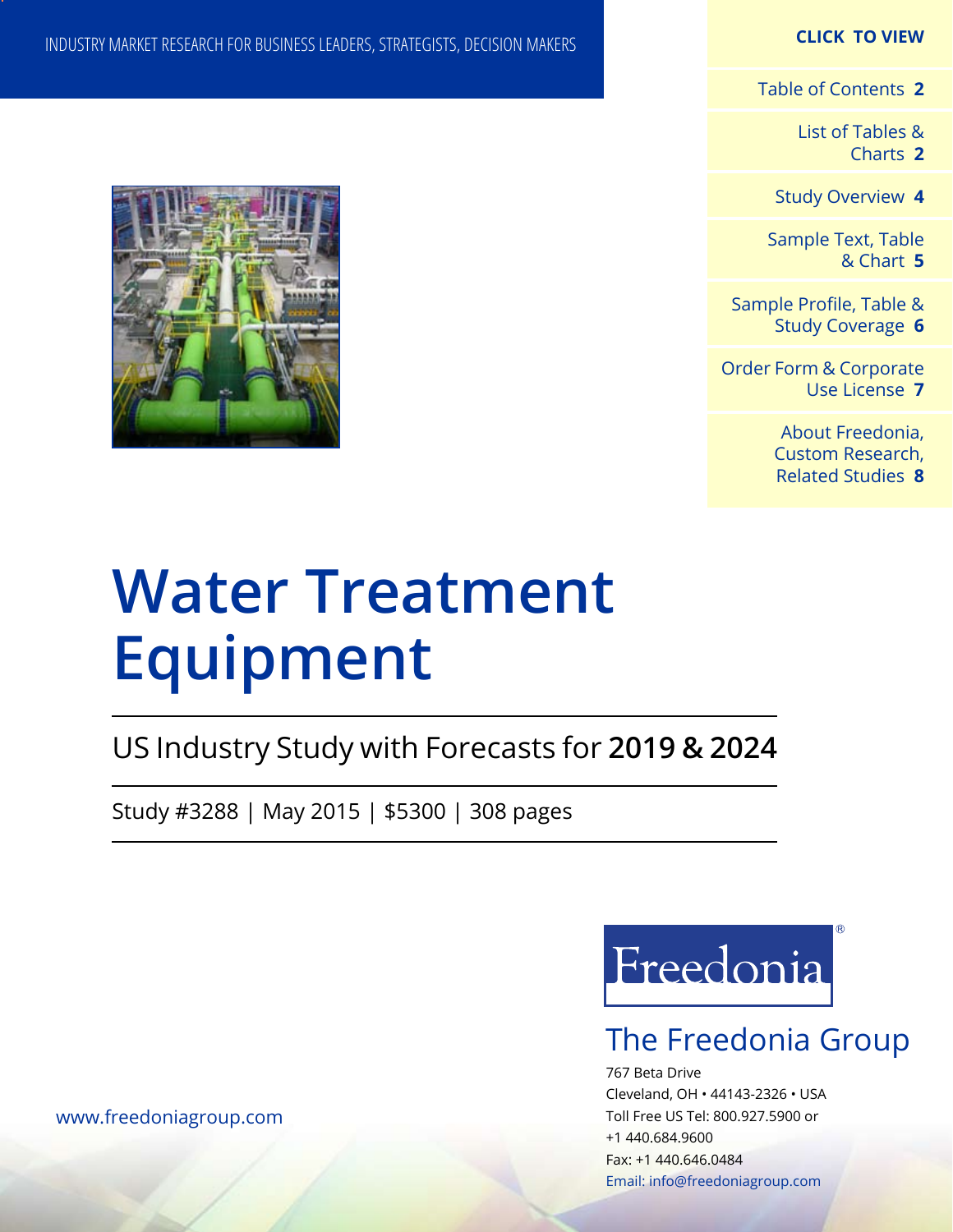# Freedonia

Industry Study with Forecasts for *2019 & 2024*

## <span id="page-1-0"></span>**Table of Contents**

### **Executive Summary**

### **Market EnvironmenT**

| Nonresidential Fixed Investment 9          |
|--------------------------------------------|
|                                            |
|                                            |
|                                            |
| Food & Beverage Industry Outlook  23       |
| Electronic & Computer Product Shipments 26 |
| Paper, Paperboard, & Pulp Outlook30        |
| Petroleum Refining Outlook 32              |
|                                            |
|                                            |
|                                            |
|                                            |
| Manufacturing & Mining 43                  |
|                                            |
| Water Treatment Overview  46               |
|                                            |
| Environmental & Regulatory Issues 50       |
|                                            |
|                                            |
|                                            |
| Technology & Product Innovation  58        |
|                                            |
| World Demand & International Trade 61      |

### **PRODUCTS**

| Diatomaceous Earth Filtration 78  |  |
|-----------------------------------|--|
| Other Conventional Filtration  80 |  |
|                                   |  |
|                                   |  |
|                                   |  |
|                                   |  |
|                                   |  |
| Other Membrane Equipment 93       |  |
|                                   |  |
|                                   |  |
| Chemical Generation Equipment  99 |  |
| Ultraviolet (UV) Equipment 101    |  |
| Ozone Generation Equipment 104    |  |
| Other Disinfection Equipment 106  |  |
|                                   |  |

| Other Water Treatment Equipment  108   |  |
|----------------------------------------|--|
| Deionization Equipment 110             |  |
|                                        |  |
| All Other Water Treatment Equipment114 |  |
|                                        |  |
|                                        |  |

### **MARKETS**

| Other Manufacturing Markets  144 |  |
|----------------------------------|--|
| Residential & Commercial 146     |  |
|                                  |  |
|                                  |  |
|                                  |  |
|                                  |  |
|                                  |  |
|                                  |  |
|                                  |  |
|                                  |  |
|                                  |  |
|                                  |  |
|                                  |  |

### **APPLICATIONS**

| Swimming Pools & Recreational Water182    |  |
|-------------------------------------------|--|
| All Other Water Treatment Applications184 |  |
|                                           |  |

### **INDUSTRY STRUCTURE**

| Cooperative Agreements 196 |  |
|----------------------------|--|
| Research & Development200  |  |
|                            |  |
|                            |  |
|                            |  |

### **Company Profiles**

|  | Doosan Heavy Industries and Construction223 |  |
|--|---------------------------------------------|--|
|  |                                             |  |
|  |                                             |  |
|  |                                             |  |
|  | Evoqua Water Technologies 233               |  |
|  |                                             |  |
|  |                                             |  |
|  |                                             |  |
|  |                                             |  |
|  |                                             |  |
|  |                                             |  |
|  |                                             |  |
|  |                                             |  |
|  |                                             |  |
|  |                                             |  |
|  | Parker-Hannifin Corporation265              |  |
|  |                                             |  |
|  |                                             |  |
|  |                                             |  |
|  |                                             |  |
|  |                                             |  |
|  |                                             |  |
|  |                                             |  |
|  |                                             |  |
|  |                                             |  |

## **List of Tables/Charts**

### **Executive Summary**

|--|--|--|--|

### **Market EnvironmenT**

- 1 Macroeconomic Indicators.......................... 9
- 2 Nonresidential Fixed Investment .............11
- 3 Population & Households..........................15
- 4 Manufacturers' Shipments ........................19
- 5 Pharmaceutical Supply & Demand...........22 (continued on following page)

### [Click here to purchase online](http://www.freedoniagroup.com/DocumentDetails.aspx?Referrerid=FM-Bro&StudyID=3288)

### **Page 2 CHECK HERE IS A CHECK HERE IS A CHECK CONDUCT OF CHECK CONDUCTS CONDUCTS CONDUCTS CONDUCTS CONDUCTS**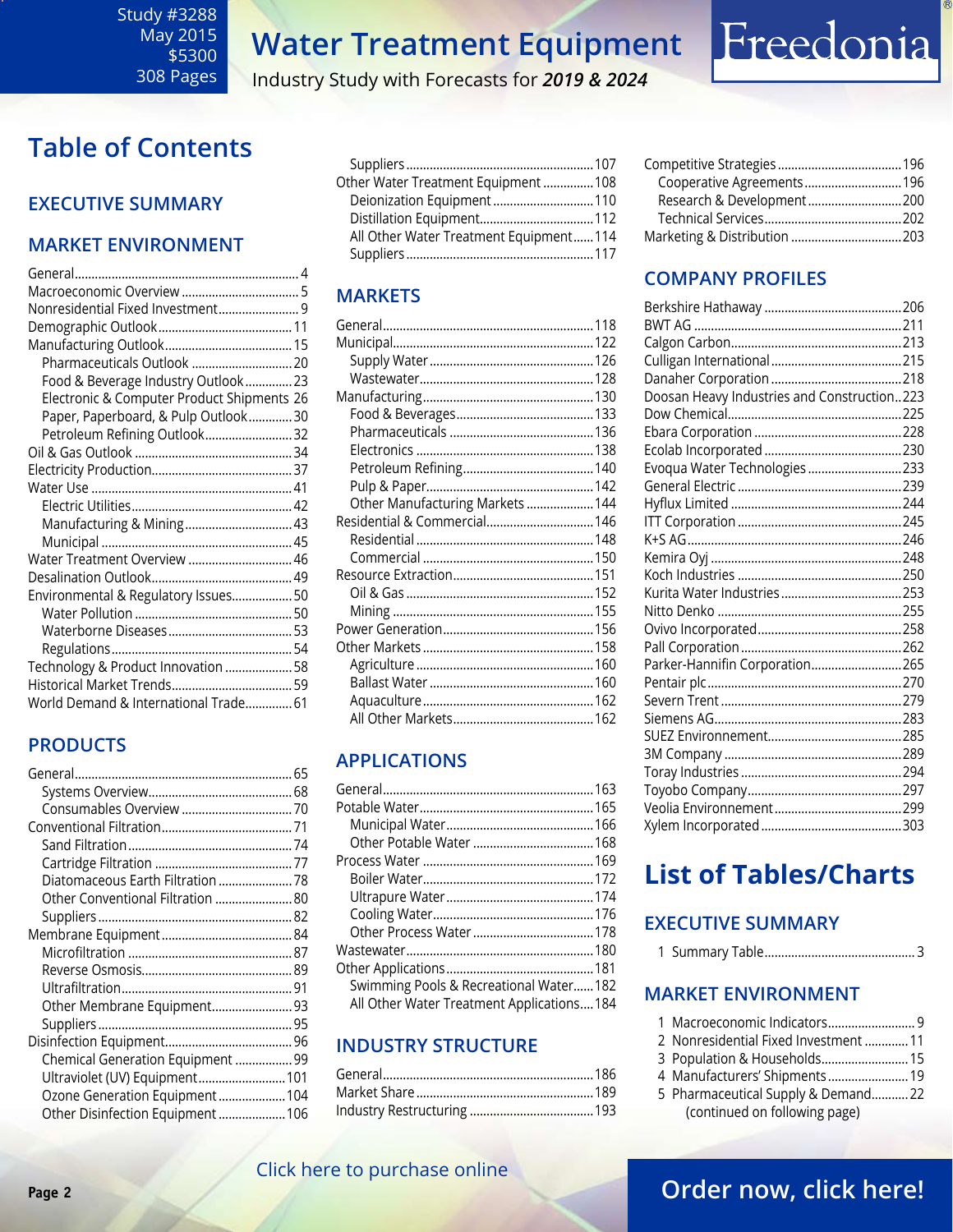### <span id="page-2-0"></span>Study #3288 May 2015 \$5300 308 Pages

## **Water Treatment Equipment**

Industry Study with Forecasts for *2019 & 2024*

## **List of Tables/Charts**

| (continued from previous page)             |
|--------------------------------------------|
| 6 Food & Beverage Shipments 26             |
| 7 Electronic & Computer                    |
| Product Shipments 29                       |
| 8 Paper, Paperboard, & Pulp Production  32 |
| 9 Refined Petroleum Product                |
| Consumption & Production 34                |
| 10 Oil & Gas Production & Consumption  37  |
| 11 Electricity Generation 40               |
| 12 Water Withdrawal & Water Use 42         |
| 13 Electric Power Generation Water Use 43  |
| 14 Manufacturing & Mining Water Use 45     |
|                                            |
| 16 Water Treatment Equipment               |
|                                            |

### **PRODUCTS**

| 1 Water Treatment Equipment Demand        |
|-------------------------------------------|
|                                           |
| Cht Water Treatment Equipment             |
| Demand by Product, 2014 68                |
| 2 Water Treatment Systems                 |
| Demand by Product 69                      |
| 3 Water Treatment Consumables             |
|                                           |
| 4 Conventional Filtration Equipment       |
| Demand by Product & Market 73             |
| Cht Conventional Filtration Equipment     |
| Demand by Market, 201474                  |
| 5 Sand Filtration Equipment Demand        |
|                                           |
| 6 Cartridge Filtration Equipment          |
| Demand by Market & Type  78               |
| 7 Diatomaceous Earth Filtration Equipment |
| Demand by Market & Type  80               |
| 8 Other Conventional Filtration Equipment |
| Demand by Market & Type  82               |
| 9 Membrane Equipment Demand               |
| by Product & Market 86                    |
| Cht Membrane Equipment                    |
| Demand by Market, 2014 87                 |
| 10 Microfiltration Equipment Demand       |
|                                           |
| 11 Reverse Osmosis Equipment              |
| Demand by Market & Type  91               |
| 12 Ultrafiltration Equipment Demand       |
|                                           |
| 13 Other Membrane Equipment               |
| Demand by Market & Type  95               |
| 14 Disinfection Equipment Demand          |
| by Product, Market, & Type 98             |

| Cht Disinfection Equipment Demand      |
|----------------------------------------|
|                                        |
| 15 Chemical Generation Equipment       |
| Demand by Market  101                  |
| 16 Ultraviolet Equipment               |
| Demand by Market 104                   |
| 17 Ozone Generation Equipment          |
| Demand by Market  106                  |
| 18 Other Disinfection Equipment        |
| Demand by Market  107                  |
| 19 Other Water Treatment Equipment     |
| Demand by Product & Market109          |
| Cht Other Water Treatment Equipment    |
| Demand by Market, 2014110              |
| 20 Deionization Equipment              |
| Demand by Market 112                   |
| 21 Distillation Equipment              |
| Demand by Market  114                  |
| 22 All Other Water Treatment Equipment |
| Demand by Market  116                  |
|                                        |
|                                        |

### **MARKETS**

| 1 Water Treatment Equipment                |
|--------------------------------------------|
| Demand by Market  121                      |
| Cht Water Treatment Equipment              |
| Demand by Market, 2014122                  |
| 2 Municipal Market for Water               |
| Treatment Equipment  125                   |
| Cht Municipal Water Treatment Equipment    |
| Market by Product, 2014  126               |
| 3 Municipal Supply Water Treatment         |
| Equipment Demand by Product128             |
| 4 Municipal Wastewater Treatment           |
| Equipment Demand by Product130             |
| 5 Manufacturing Water Treatment            |
| <b>Equipment Demand</b>                    |
| by Market & Product 132                    |
| Cht Manufacturing Markets for Water        |
| Treatment Equipment, 2014133               |
| 6 Food & Beverage Processing               |
| Market for Water Treatment                 |
| Equipment by Product 135                   |
| 7 Pharmaceuticals Market for Water         |
| Treatment Equipment by Product138          |
| 8 Electronics Market for Water Treatment   |
| Equipment by Product 140                   |
| 9 Petroleum Refining Market for Water      |
| Treatment Equipment by Product 142         |
| 10 Pulp & Paper Market for Water Treatment |
| Equipment by Product 144                   |
| 11 Other Manufacturing Markets for Water   |
| Treatment Equipment by Product 146         |

| 12 Residential & Commercial Market |  |
|------------------------------------|--|
| for Water Treatment Equipment      |  |
| by Market & Product 148            |  |
| 13 Resource Extraction Market      |  |

Freedonia

- for Water Treatment Equipment by Market & Product............................152
- 14 Power Generation Market for Water Treatment Equipment by Product......158
- 15 Other Markets for Water Treatment Equipment by Market & Product........159

### **APPLICATIONS**

| 1 Water Treatment Equipment           |
|---------------------------------------|
| Demand by Application  164            |
| Cht Water Treatment Equipment Demand  |
| by Application, 2014 165              |
| 2 Potable Water Treatment             |
| Equipment Demand 166                  |
| 3 Municipal Potable Water Treatment   |
| Equipment Demand by Product 168       |
| 4 Other Potable Water Treatment       |
| Equipment Demand by Product169        |
| 5 Process Water Treatment Equipment   |
| Demand by Application  171            |
| Cht Process Water Treatment Equipment |
| Demand by Application, 2014172        |
| 6 Boiler Water Treatment Equipment    |
| Demand by Product 174                 |
| 7 Ultrapure Water Treatment Equipment |
| Demand by Product 176                 |
| 8 Cooling Water Treatment Equipment   |
| Demand by Product178                  |
| 9 Other Process Water Treatment       |
| Equipment Demand by Product179        |
| 10 Wastewater Treatment Equipment     |
| Demand by Product 181                 |
| 11 Other Applications for Water       |
| Treatment Equipment  182              |
| 12 Swimming Pool & Recreational       |
| Water Treatment Equipment             |
| Demand by Product184                  |
| 13 All Other Applications for Water   |
| Treatment Equipment by Product 185    |

### **INDUSTRY STRUCTURE**

| 1 US Water Treatment Equipment   |                                                                                                                                             |
|----------------------------------|---------------------------------------------------------------------------------------------------------------------------------------------|
|                                  |                                                                                                                                             |
| Cht US Water Treatment Equipment |                                                                                                                                             |
|                                  |                                                                                                                                             |
|                                  |                                                                                                                                             |
|                                  |                                                                                                                                             |
|                                  | Sales by Company, 2014 187<br>Market Share, 2014190<br>2 Selected Acquisitions & Divestitures 195<br>3 Selected Cooperative Agreements  199 |

### [Click here to purchase online](http://www.freedoniagroup.com/DocumentDetails.aspx?Referrerid=FM-Bro&StudyID=3288)

### **Page 3 CHER HERE IS PARTICLE OF PARTICLE 2 [Order now, click here!](#page-6-0)**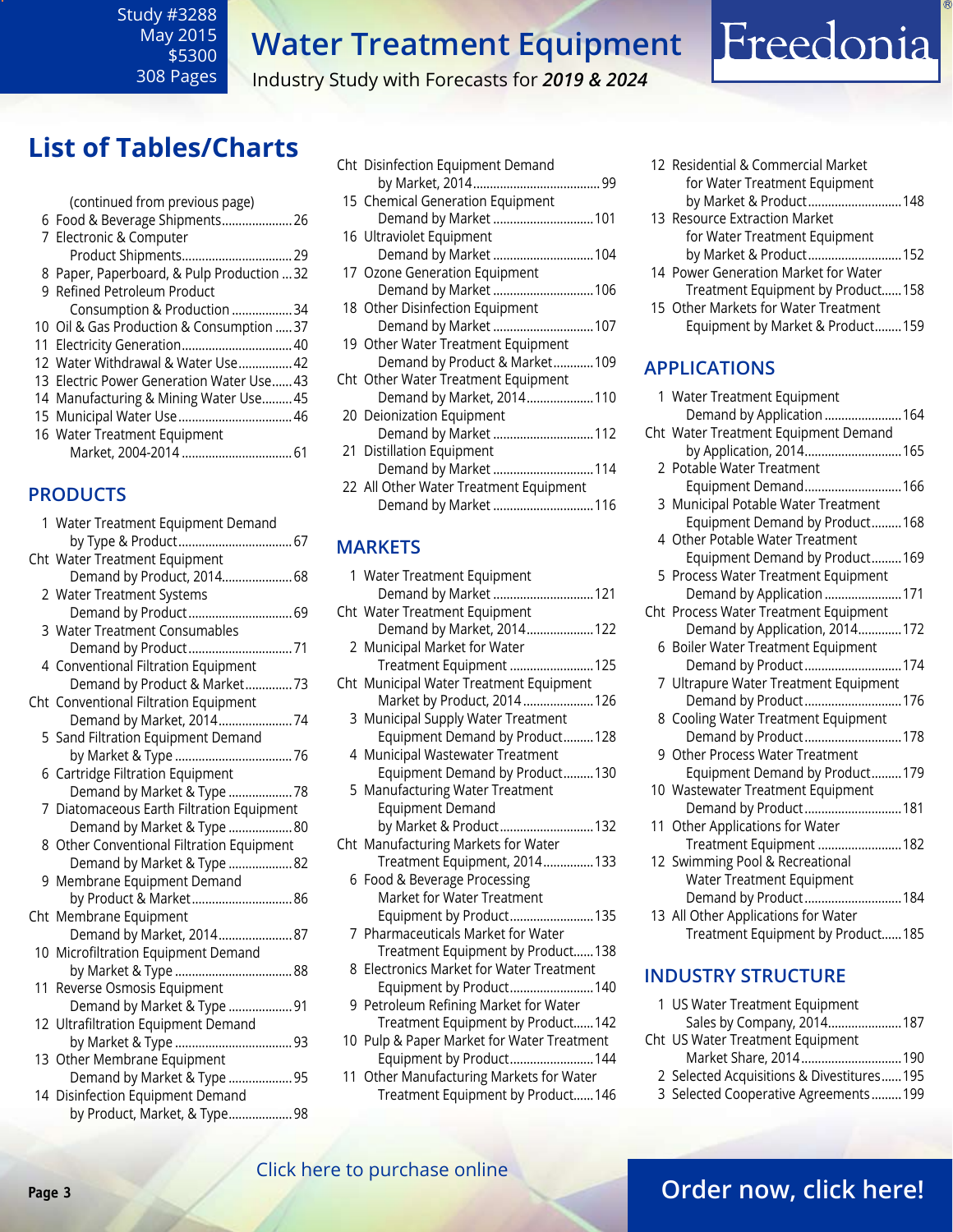May 2015 \$5300 308 Pages

<span id="page-3-0"></span>Study #3288

Industry Study with Forecasts for *2019 & 2024*

*Gains will be supported by sustained efforts to decrease water consumption through the treatment and reuse of wastewater and by rising water treatment standards in industrial markets.* 

### **US demand to rise 5.2% annually through 2019**

Demand for water treatment equipment in the US is expected to rise 5.2 percent annually to \$15.0 billion in 2019. Gains will be supported by sustained efforts to decrease water consumption through the treatment and reuse of wastewater and by rising water treatment standards in industrial markets such as manufacturing, resource extraction, and power generation. Technologies such as membrane systems, disinfection equipment, and distillation equipment will post the best growth as these products can address a wide variety of water quality problems and can also allow users to decrease reliance on potentially hazardous solutions such as water treatment chemicals. Because many types of membrane systems and disinfection equipment are most effective when water is pretreated, demand for more established products such as conventional filtration systems will also benefit.

### **Municipal market to remain dominant**

The municipal market accounts for the largest share of water treatment equipment demand. Although growth will be below the overall average, gains for water treatment equipment in the municipal market will outpace overall growth in municipal water use. While users in the municipal market are often slower to adopt new water treatment technologies than are users in industrial markets, tightening restrictions on



chemical use and higher standards for drinking water and wastewater quality will support greater reliance on water treatment equipment. Additionally, limited freshwater availability in Arizona, California, Florida, and Texas in recent years has prompted many municipal water suppliers to turn to unconventional water sources, including seawater and brackish water, which require more aggressive treatment, often with more expensive equipment such as membrane systems or distillation equipment.

### **Resource extraction to be fastest growing market**

Resource extraction is forecast to be the fastest growing market for water treatment equipment, as water consumption and wastewater treatment continue to be issues of concern to both oil and gas field operators and environmental agencies. The US EPA is also in the process of updating its standards for the treatment of wastewater from oil and gas shale and coalbed formations, which could further boost the market for water treatment equipment in resource extraction. Despite this, gains will be slower than the double-digit increases seen during the 2009-2014 period, when hydraulic fracturing activities and oil and gas field production were expanding at a particularly strong rate, driven by a period of higher oil prices.

Freedonia

Copyright 2015 The Freedonia Group, Inc.

### [Click here to purchase online](http://www.freedoniagroup.com/DocumentDetails.aspx?Referrerid=FM-Bro&StudyID=3288)

### **Page 4 [Order now, click here!](#page-6-0)**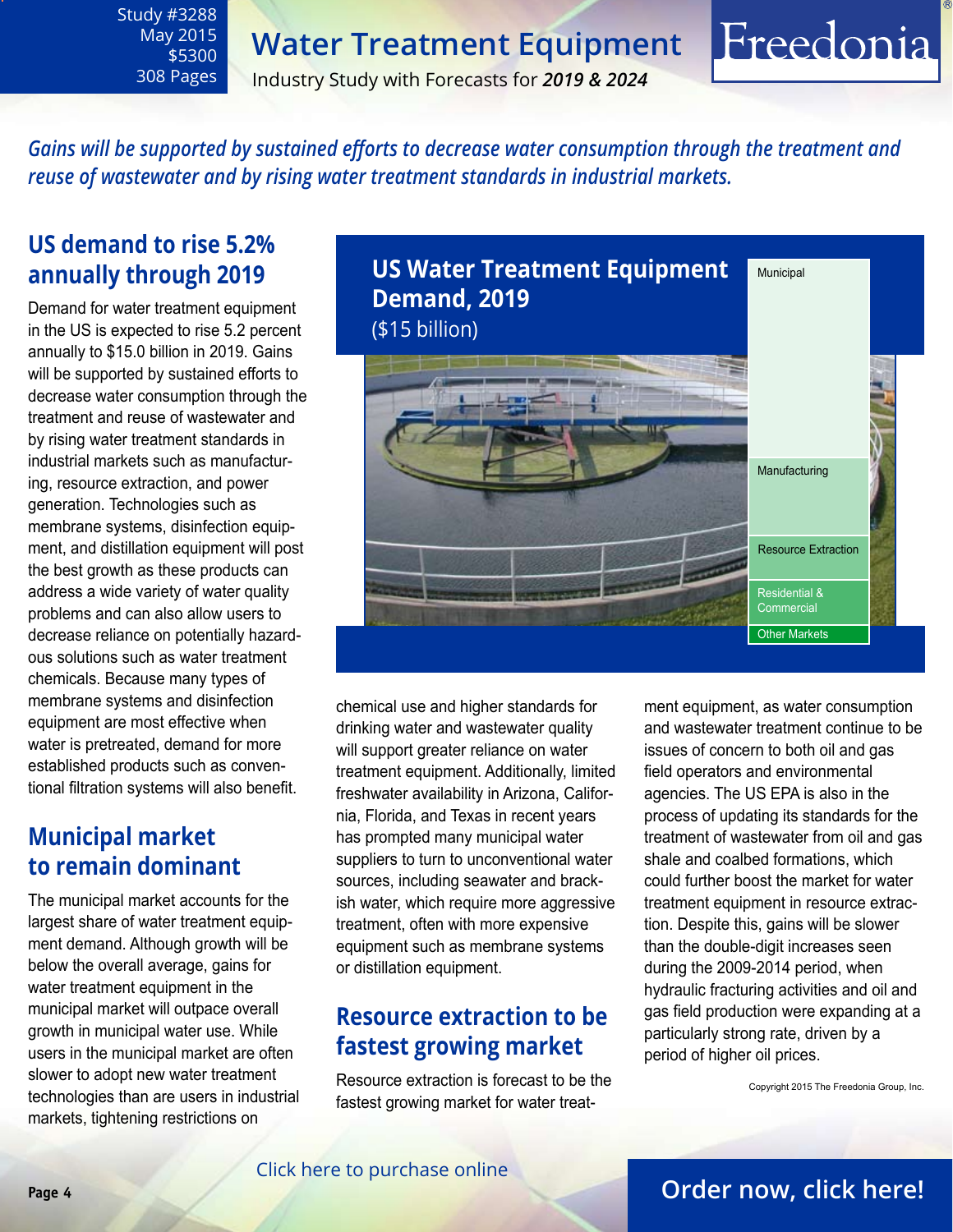May 2015 \$5300 308 Pages

<span id="page-4-0"></span>Study #3288

Industry Study with Forecasts for *2019 & 2024*

## **Sample Text, Table & Chart**

### **TABLE III-5 SAND FILTRATION EQUIPMENT DEMAND BY MARKET & TYPE**

Freedonia

**(million dollars)**



#### **applications**

#### **Wastewater**

Demand for wastewater treatment equipment is forecast Municipal

**sample text**

 $\delta$ billion in 2019. As the costs associated with waters increase, a greater number of turn to wastewater recycling and reus atment than would otherwise occur if ease back into the environment. Eve d for reuse will be subjected to incre standards continue to rise out of con

the environment. Industrial markets, such as manufacturing, extraction, and power generation, will offer the best opportunities growth; gains in total demand for wastewater treatment equip be somewhat hindered by slower growth in the municipal was

treatment market, which alone accounted for almost two-thirds of wastewater treatment equipment demand in 2014.

Conventional filtration is expected to remain the largest category of equipment used in wastewater applications for the foreseeable future, both as primary treatment and pretreatment; however, it is expected to be the slowest growing category by far. Disinfection equipment is forecast to show the fastest gains, particularly in those industries where chemical use is undesirable. The larger membrane systems category is also expected to exhibit strong gains, as membrane systems can be used effectively to remove both chemical and biological constituents from wastewater. Among other types of equipment, distillation equipment will see expanded use in several industries that require highly pure water, particularly when the greater energy needs for distillation are not a significant barrier. Niche products, such as oil-water separation also see increased demand in industries such as the resource industry, which is expanding its water recycling and reuse ef

supplies of water are often expensive and scarce.



[Click here to purchase online](http://www.freedoniagroup.com/DocumentDetails.aspx?Referrerid=FM-Bro&StudyID=3288)

### **Page 5 [Order now, click here!](#page-6-0)**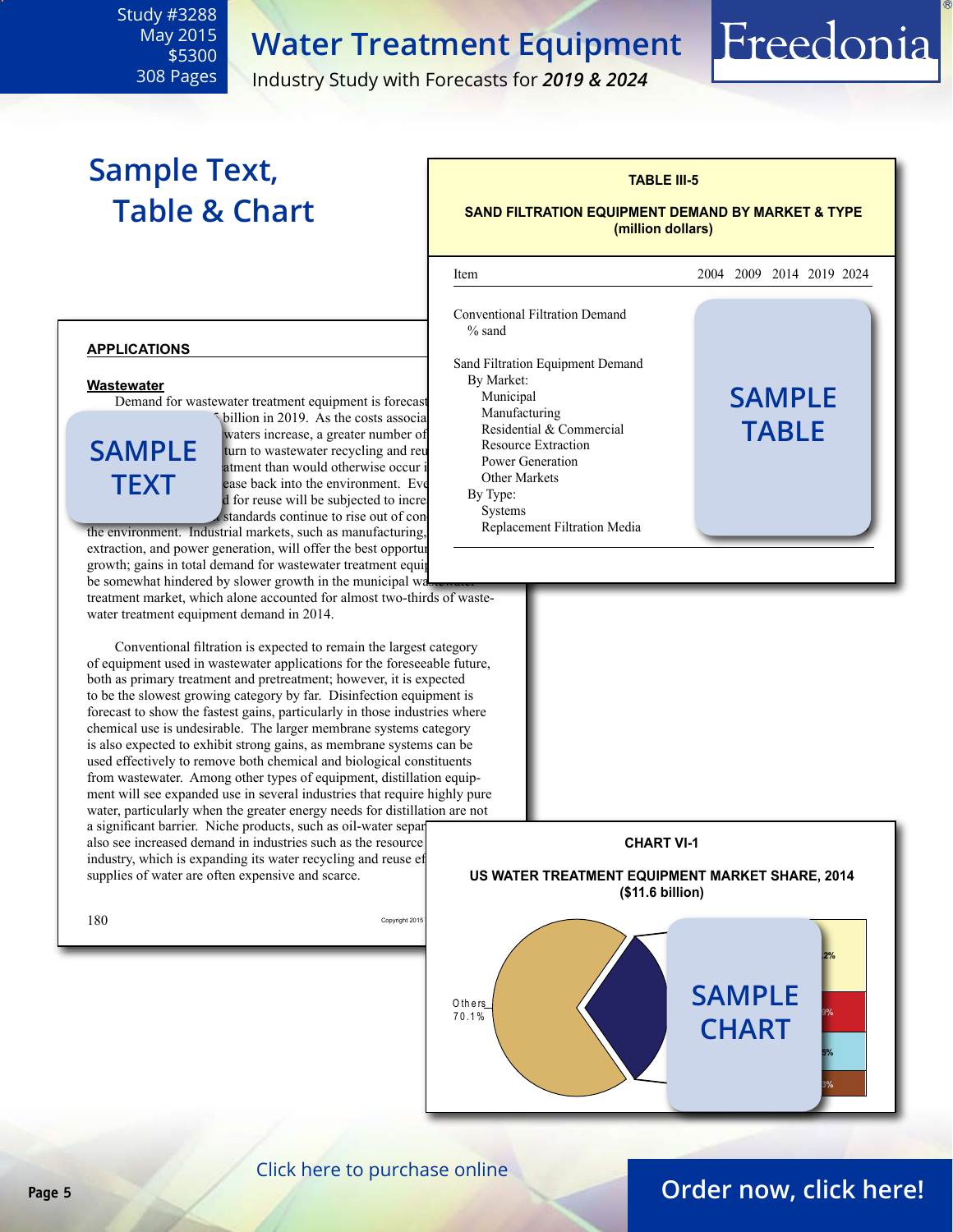<span id="page-5-0"></span>Study #3288 May 2015 \$5300 308 Pages

Industry Study with Forecasts for *2019 & 2024*

## **Sample Profile & Table, & Study Coverage**



#### **COMPANY PROFILES**

Revenues: US Employment:

Key Products: polymeric holds fiber until the polymeric holds for the extensive ceramic hollow fiber  $m$ 

Hyflux is a water treatment and environmental company that specializes in membrane technologies for the water, industrial manufacturing, specialty materials, and energy sectors. The Company operates through three segments: Municipal, Industrial, and All Other.

**sample**

**profile**

 The Company competes in the US water treatment industry via the

**sample**

Mun<sup>ic</sup>ipal and Industrial segments, which generated 2014 revenues of US\$213 million and US\$37 million, respectively. Among the opera $t$ tions **OHIVIPLE**  $\qquad \qquad \text{RISTAL polymeric}$ hollow fiber until the state of the intervals and INOCEP ceramic hollow

fiber membranes. In general, membranes from Hyflux are suitable for a range of municipal, government, food processing, pharmaceutical, and petrochemical applications. KRISTAL membranes, which are manufactured from hydrophilic polyethersulfone or polyvinylidene difluoride material, are designed to provide high permeate flux, increased system recovery, and high throughput. The Company's INOCEP membranes are designed to have long service lives for highly demanding applications, such as extreme processes requiring the use of high temperatures,

 $244$  Copyright 2015 The Freedonia Group, Inc.

## **STUDY COVERAGE**

Freedonia

This Freedonia study, *Water Treatment Equipment*, presents historical demand data (2004, 2009, 2014) and forecasts (2019, 2014) by product, market and application. The study also considers key market environment factors, assesses the industry structure, evaluates company market share and profiles 30 US industry competitors.

### [Click here to purchase online](http://www.freedoniagroup.com/DocumentDetails.aspx?Referrerid=FM-Bro&StudyID=3288)

### **Page 6 [Order now, click here!](#page-6-0)**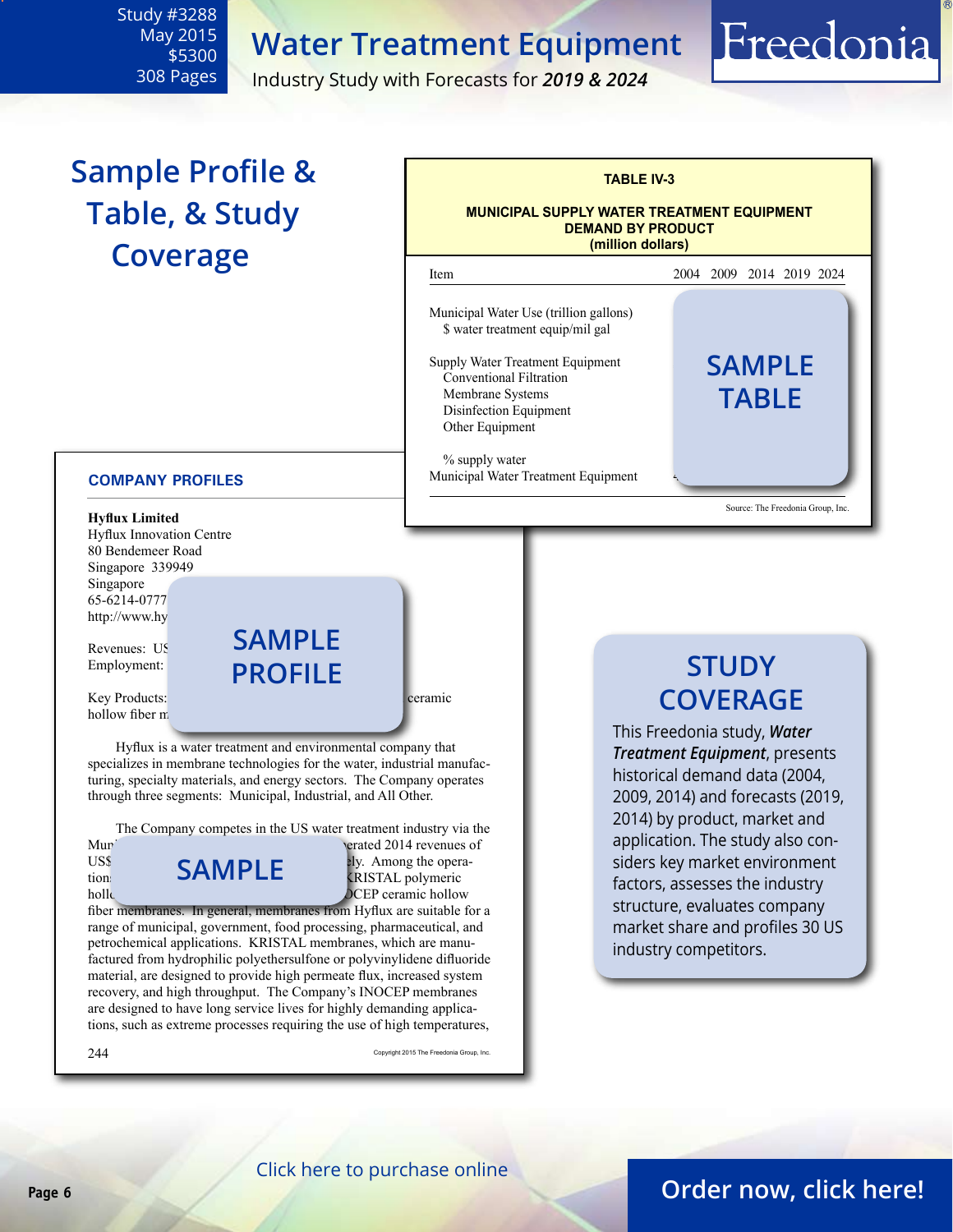### <span id="page-6-0"></span>**Order Information**

**Five Convenient Ways to Order**

INDUSTRY MARKET RESEARCH FOR BUSINESS LEADERS, STRATEGISTS, DECISION MAKERS

# Freedonia

#### **ONLINE: [www.freedoniagroup.com](http://www.freedoniagroup.com/DocumentDetails.aspx?Referrerid=FM-Bro&StudyID=3288)**

**MAIL: Print out and complete the order form and send to The Freedonia Group (see address at the bottom of this form)**

**PHONE: Call toll free, 800.927.5900 (US) or +1 440.684.9600**

**FAX: +1 440.646.0484 (US)**

**EMAIL: [info@freedoniagroup.com](mailto:info@freedoniagroup.com)**

#### **Free Handling & Shipping**

**There is NO charge for handling or UPS shipping in the US. Expect delivery in 3 to 5 business days. Outside the US, Freedonia provides free airmail service. Express delivery is available at cost.**

#### **Orders Outside of the US**

**Checks must be made payable in US funds, drawn against a US bank and mailed directly to The Freedonia Group. For wire transfers please contact our customer service department at info@ freedoniagroup.com. Credit cards accepted.**

### **Credit Card Orders**

**For convenience, Freedonia accepts American Express, MasterCard or Visa. Credit card purchases must include account number, expiration date and authorized signature.**

#### **Save 15%**

**If you order three (3) different titles at the same time, you can receive a 15% discount. If your order is accompanied by a check or wire transfer, you may take a 5% cash discount (discounts do not apply to Corporate Use Licenses).**

### **Corporate Use License**

**Now every decision maker in your organization can act on the key intelligence found in all Freedonia studies. For an additional \$2600, companies receive unlimited use of an electronic version (PDF) of the study. Place it on your intranet, email it to coworkers around the world, or print it as many times as you like.** 

[Click here to learn more about](http://www.freedoniagroup.com/pdf/FreedoniaCULBro.pdf)  [the Corporate Use License](http://www.freedoniagroup.com/pdf/FreedoniaCULBro.pdf)

| <b>Order Form</b><br><b>F-WEB.3288</b>                                                                                                                  |                    |
|---------------------------------------------------------------------------------------------------------------------------------------------------------|--------------------|
|                                                                                                                                                         |                    |
|                                                                                                                                                         |                    |
| Corporate Use License (add to study price) *<br>$+ $2600$                                                                                               |                    |
| - Additional Print Copies @ \$600 each *                                                                                                                |                    |
| Total (including selected option) \$                                                                                                                    |                    |
| $\Box$ Enclosed is my check (5% discount) drawn on a US bank and payable to<br>The Freedonia Group, Inc., in US funds (Ohio residents add 8% sales tax) | (No PO Box please) |
| $\Box$ Bill my company $\Box$ American Express $\Box$ MasterCard $\Box$ Visa                                                                            |                    |
|                                                                                                                                                         |                    |
| Credit Card #<br>Expires mm/yy Security Code                                                                                                            |                    |
|                                                                                                                                                         |                    |

**\* Please check appropriate option and sign below to order an electronic version of the study.**

#### **Corporate Use License Agreement**

**The above captioned study may be stored on the company's intranet or shared directory, available to company employees. Copies of the study may be made, but the undersigned represents that distribution of the study will be limited to employees of the company.**

### **Individual Use License Agreement**

**The undersigned hereby represents that the above captioned study will be used by only \_\_\_ individual(s) who are employees of the company and that the study will not be loaded on a network for multiple users. In the event that usage of the study changes, the Company will promptly notify Freedonia of such change and will pay to Freedonia the appropriate fee based on Freedonia's standard fee schedule then in effect. Note: Entire company corporate use license, add \$2600; one additional user, add \$600; two additional users, add \$1200; three additional users, add \$1800.**

**Signature Signature**

**The Freedonia Group, Inc. • 767 Beta Drive • Cleveland, OH • 44143-2326 • USA • [Website: www.freedoniagroup.com](http://www.freedoniagroup.com/Home.aspx?ReferrerId=FM-Bro) Tel US: 800.927.5900 or +1 440.684.9600 • Fax: +1 440.646.0484 • [Email: info@freedoniagroup.com](mailto:info@freedoniagroup.com)**